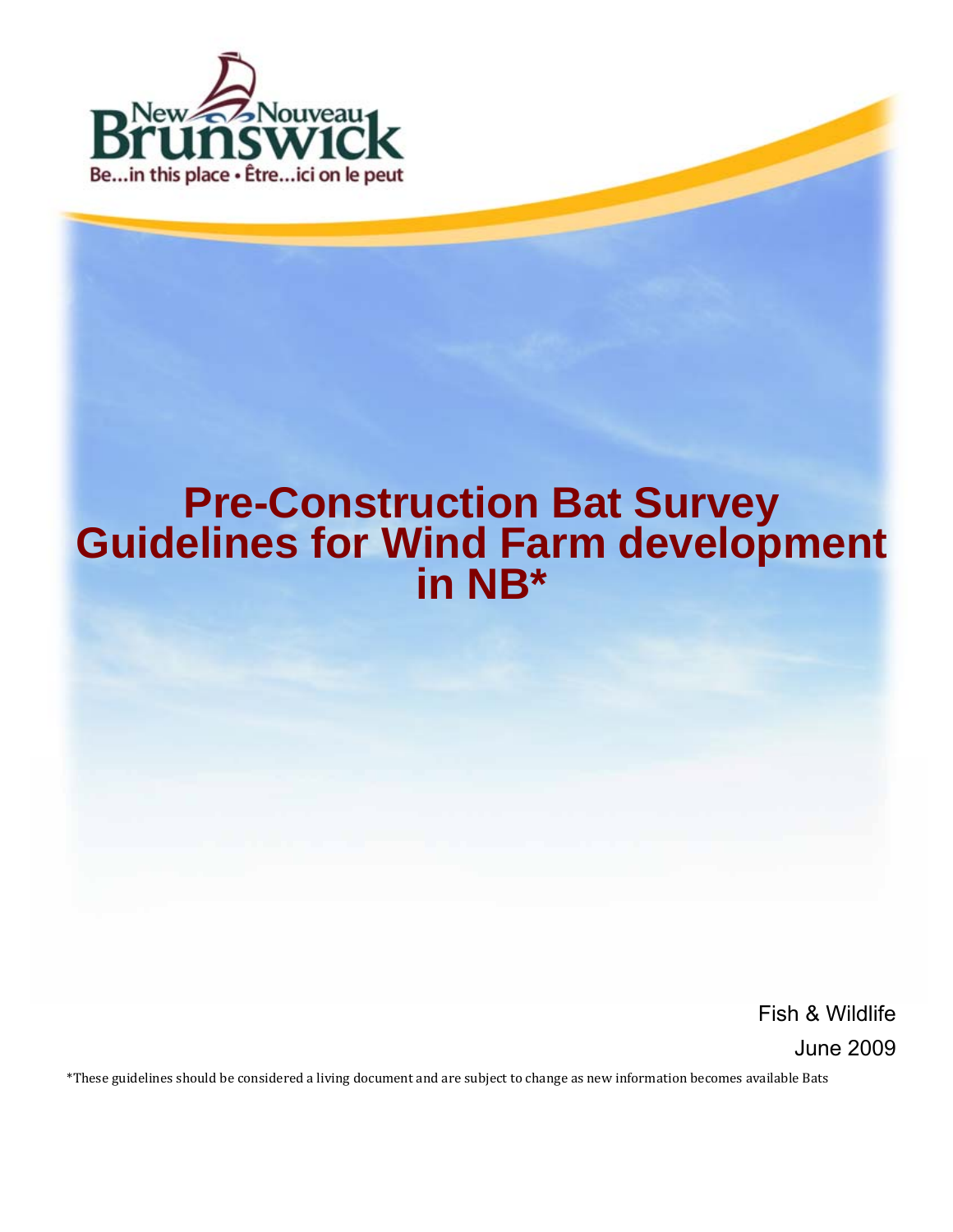# **BATS**

Pre-construction Site Surveys for bats will be required for all proposed wind power development projects. Predictions regarding risks and associated impacts to bat species and/or their habitat (e.g., locations of hibernacula, maternity colonies, swarming sites, migration routes, etc.) can not be made at this time, as little is known about bats in NB. As more information becomes available and predictive capabilities and risk assessment improve, the level and type of pre-construction site monitoring may be modified at sites with certain characteristics.

Pre-construction Site Surveys are conducted to determine:

- a) Species (or species group) occurrence,
- b) Bat activity levels and use rates (e.g., detections, relative abundance, seasonal timing, areas of concern),
- c) presence (or probable presence) of significant bat habitat in the area of the proposed development, including significant hibernacula (winter roosts), significant maternity roosts, swarming sites, migration/movement corridors, etc.

The Pre-construction Site Survey is intended to build on the information collected during the Preliminary Information Gathering stage to provide a more complete picture of potential impacts to bats and their habitats at a proposed development site. Key considerations for designing a preconstruction site survey include identifying use of the area by resident and/or migratory bats, and identifying bat activity within the blade sweep area.

Proponents are required to prepare a Pre-construction Site Survey Plan for DNR's review. Information collected throughout the Pre-construction Site Surveys will be used to inform and direct mitigation and site planning.

# **Survey Equipment**

Monitoring should be done using a fixed location acoustic inventory technique. This method samples species composition and abundance by detecting the echolocation calls of bats while using minimum human resources. The Anabat SD-II (or equivalent) bat detectors should be the equipment of choice.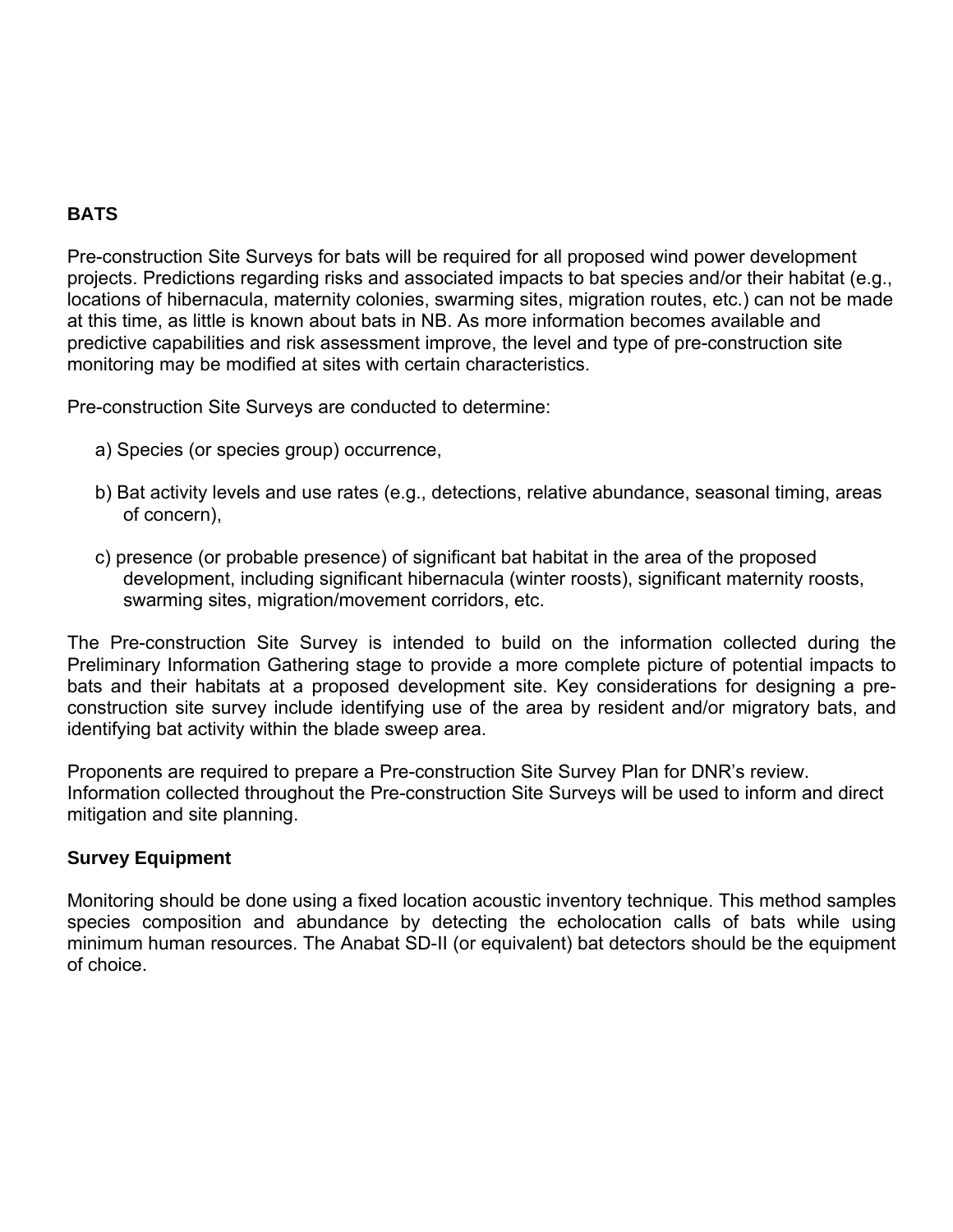Acoustic monitoring should gather data within the entire height range of the proposed wind turbine blade sweep area (e.g., 25m – 110m). This may be achieved by elevating a microphone or by using a microphone that detects bat frequencies within this range. It is recognized that there may be some logistical limitations in some cases to the extent that a microphone can be elevated, however it is expected that every possible effort will be made to meet this requirement. In some cases, meteorological towers or constructed turbine towers may be used; it may also be necessary to put up special temporary towers (e.g., flag pole or scaffold-type assembly) for bat surveys.

# **Requirements**

A minimum of one year pre-construction survey including the summer and fall season will be required. Additional survey effort will be required if high risk habitat features are present in the proposed wind farm development (see Table 1).

Additional survey periods are required if the site is :

- Within 5km of a known hibernacula, or potential cave or abandoned mine. These sites are particularly sensitive to disturbances and have the potential to experience high bat activity at particular times of the year.
- Within 500m from a coast line or other major water body (large lakes and rivers. These areas have potential to concentrate foraging and migratory movement.
- Located on or near forested ridge habitat. These areas are known to be migratory routes for bats and numbers may be concentrated here

Wind turbines positioned in open, flat areas at least 1 km from bodies of water, riparian habitats, and forest edges appear to be associated with lower bat mortality.

# **Survey Period and Effort**

Monitoring should be conducted through-the-night, from sunset until sunrise during the breeding season (i.e., June and July) and during the late summer - early fall migratory period (i.e., August and September) (See table 1).

The minimum requirements for pre-construction monitoring effort and timing for both breeding and migration periods should be 40 hours of survey distributed on a minimum of 10 nights, with a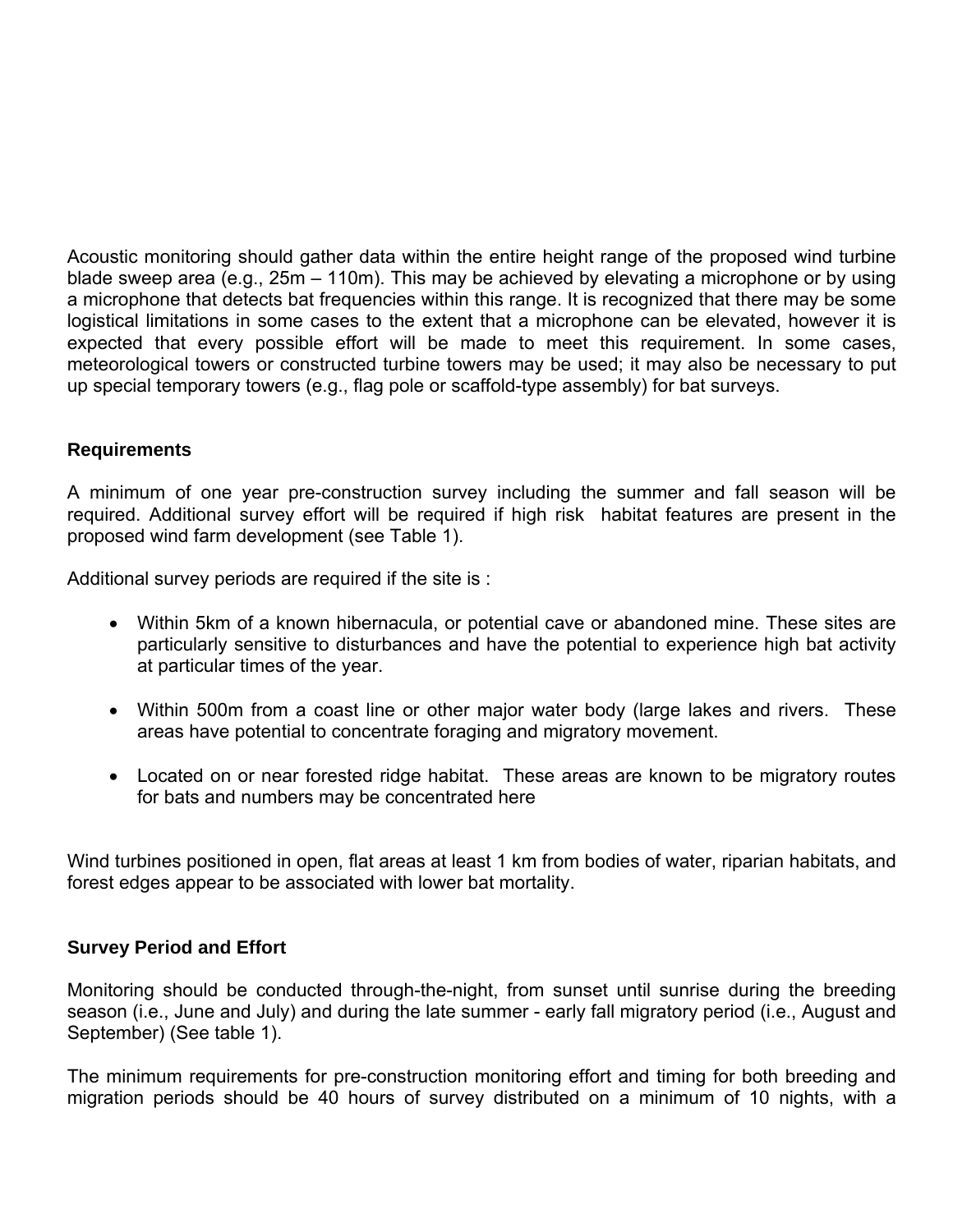minimum of 4 hours per/night (to the earliest 30 minutes after sunset). Both survey periods need a minimum of 10 nights (not necessarily consecutive) of data under optimal weather conditions.

Survey stations are stationary points that are positioned in such a way as to provide adequate coverage of the spatial distribution of the proposed wind turbine placements (e.g., if known, survey stations should be established at sites where wind turbines are proposed to be constructed, to the extent possible; if turbine locations are not known, survey stations should cover the full spatial extent of the site and all habitat types).

The number of survey stations will vary depending on the size of the proposed wind power development (i.e., number of wind turbines and distribution/arrangement) and habitat composition. Sites of ≤ 10 turbines may require 2-3 survey stations, with an extra station being added for each 10 additional turbines. These stations may be distributed at site corners, middle, turbine clusters and unique habitat types. The final number and location of the monitoring stations it to be approved by DNR.

| aroao ama aaannoman roqumomonto rommgm non aroao.<br>Inventory dates | Number of hours      | Recorded time per night    |
|----------------------------------------------------------------------|----------------------|----------------------------|
|                                                                      |                      |                            |
|                                                                      | recorded per survey  |                            |
|                                                                      | station *            |                            |
| Required monitoring effort for all sites                             |                      |                            |
| June $1st$ – June $30th$                                             | 40 hours of survey   | Minimum of 4 hours per     |
|                                                                      | distributed on a     | night, starting 30 minutes |
|                                                                      | minimum of 10 nights | after sunset               |
|                                                                      |                      |                            |
| Aug $15^{\text{th}}$ – Sept $15^{\text{th}}$                         | 40 hours of survey   | Minimum of 4 hours per     |
|                                                                      | distributed on a     | night, starting 30 minutes |
|                                                                      | minimum of 10 nights | after sunset               |
| Additional survey period in high risk areas                          |                      |                            |
| July 1st - July 31st                                                 | 40 hours of survey   | Minimum of 4 hours per     |
|                                                                      | distributed on a     | night, starting 30 minutes |
|                                                                      | minimum of 5 nights  | after sunset               |
| Sept $15^{\text{th}}$ – Oct $15^{\text{th}}$                         | 40 hours of survey   | Minimum of 4 hours per     |
|                                                                      | distributed on a     | night, starting 30 minutes |
|                                                                      | minimum of 5 nights  | after sunset               |

Table 1. Pre-construction monitoring requirements for all potential wind farm development areas and additional requirements for high risk areas.

\*Surveying on nights with adverse weather conditions will not count towards the minimum number of survey nights